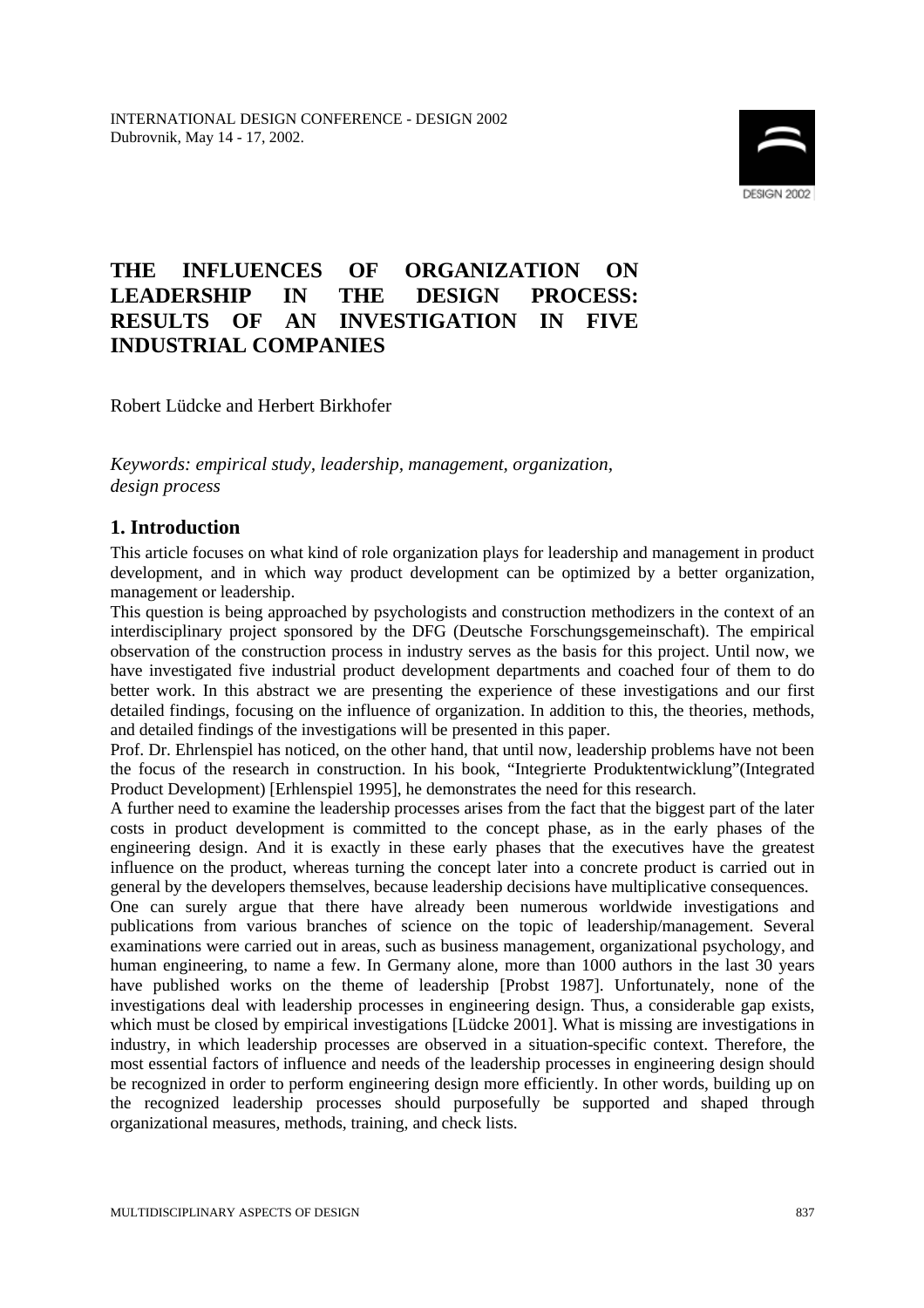### 2. Research objects and methods

The objects of the investigation are the engineering design departments, the product development processes and the leadership processes occurring within them, as well as the organizational and process structures of the environment in which they are operating. We have investigated five companies so far. The companies which were examined have an annual turnover of \$1,625 million to \$4.201 million and of 10 to 400 employees in the product development departments. The duration of the projects ranges from two days to five years. Their assignments range from commissioned work to new-, variant-, and adaptation constructions. This shows that we investigated a wide range of product development and that our results will not be specific for only one application case.

The following figure shows the integral approach. One can see how the leadership processes influence each other in the context of organization, resources, teams, individual behavior and tasks.



**Figure 1. Investigation model** 

This is one of our investigation models. From top to bottom the individual has room to move and rules provided. This is called the **target** condition. The individual defines the **actual** condition trough their individual acting and especially trough the individual leading.

Taking this into account, we use a house of investigation methods to analyze and describe the influence of the organization on the leadership, based on the investigation methods from our predecessors [Wallmeier 2000].



**Figure 2. Investigation methods**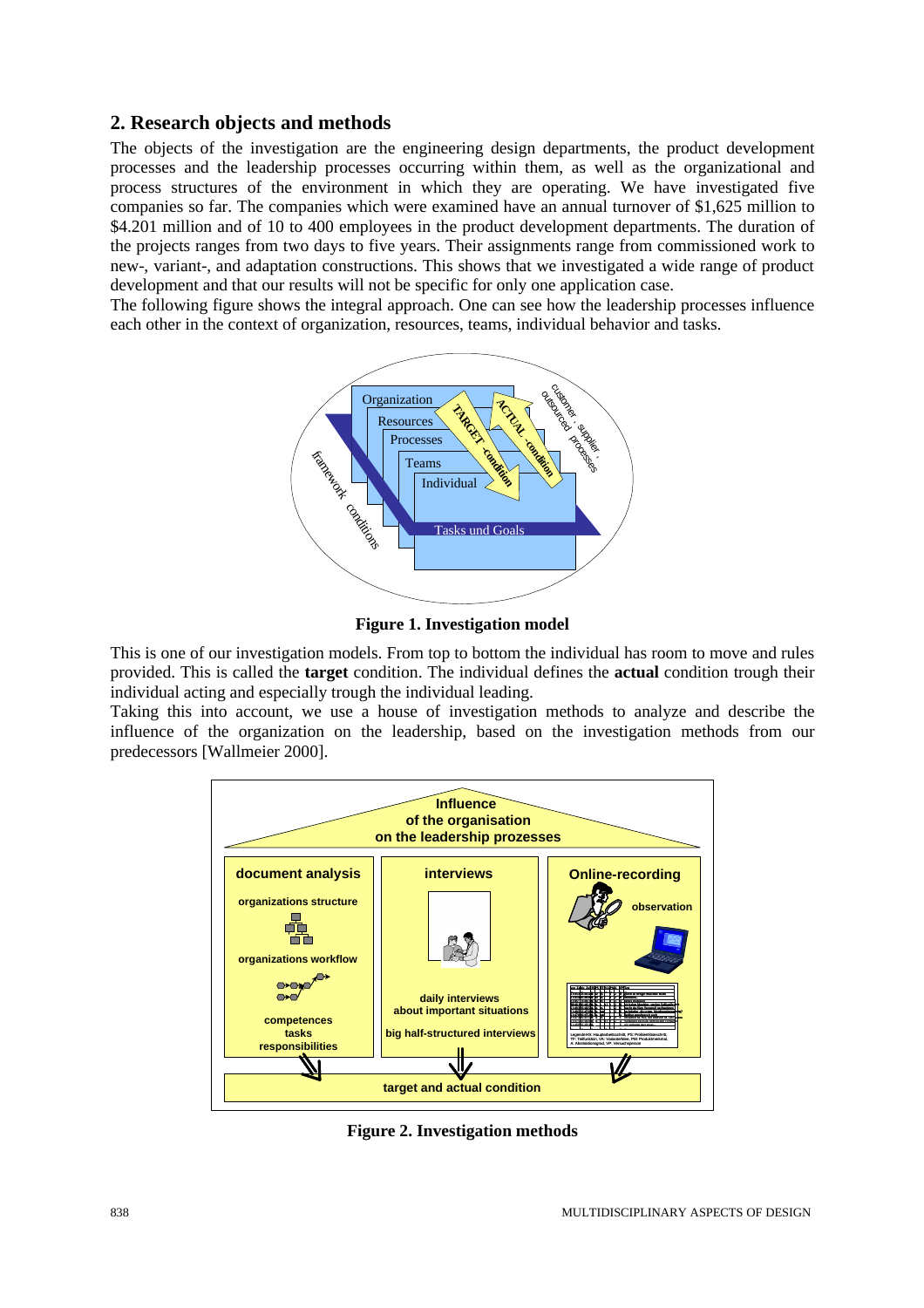The three columns are:

- **Analyzing the documents** from the investigated companies, specifically from the product development departments.
- **Conducting half-structured interviews** with the employees from the product development departments.
- **Recording online** for 2 weeks at each company, we recorded throughout the day the interaction and the activities of the observed persons.
- In the following, our investigation methods are explained in greater detail.

From the **document analysis**, the structure-, process- and product development organization was derived. Through this information was obtained about the target processes in development departments and the role of the official leading persons in it. For the detailed tasks of the leaders and employees, their job descriptions were analyzed. From this knowledge, we could already identify first possible problem areas.

The **interviews** were carried out in two steps. First, short reflection interviews concerning important situations were made every day during the observation time. From the interviews were gathered, among other things, ideas and aims as well as their judgment of single process sections.

Longer half-structured interviews were carried out to derive a picture of the motivations, aims, and considerations in order for the participant to judge the leadership processes from various points of view.

A point of interest was their self management, perception and assessment of the development processes, their own leadership behavior and the assessment of the leadership behavior of their supervisors. In addition to this, questions were posed about the company culture and problems of the company.

The third step was the **online recording**. Five to twelve persons in the investigated companies were observed in the space of 3 to 10 days. Each company was observed for two weeks. During the observation, every conversation and every activity was documented using a special computer-program on a laptop. In this way, the leaders were accompanied throughout the working day and their observed behavior and interaction was documented with starting and ending times. Since that time, we have more than 200,000 entries. After this, the online recordings were reworked and classified. Points of interest are the planning horizon of the situations and tasks, the initiator of situations, the working contents and the leadership activities. The number and duration time of situations and activities were also considered.

# **3. Definitions and Hypotheses**

The following definitions of leadership are based on the results of the investigations. They are explained in more detail in the paper [Luedcke 2001]:

Leadership is a guiding function in the engineering process.

- Leadership influences the development process either directly or indirectly through the responsible designers.
- Anyone in the design team can take on leadership functions, even if they are not formally legitimized.
- In specific situations any involved person can be temporarily accepted in a leadership role.
- Efficient leadership depends strongly on the situation at hand.
- Leadership processes take place on different levels (Engineering design content; Coordinativeplanning; Relationship-orientated)

Successful leadership behavior can appear differently in the conceptual-design phase than, e.g., in the embodiment-design phase. In the first case, a democratic style of management could be appropriate, whereas in the other situation an authoritarian style of management would be more suitable [Lüdcke 2000; Lüdcke 2001]. The term "leadership" differs from the term "management". The latter tends to be more process-oriented. "Leadership" implies more personality and contains the specific behaviour, e.g. the words and intonation a person uses, as well as the type of leadership one favors : democratic or more authoritative.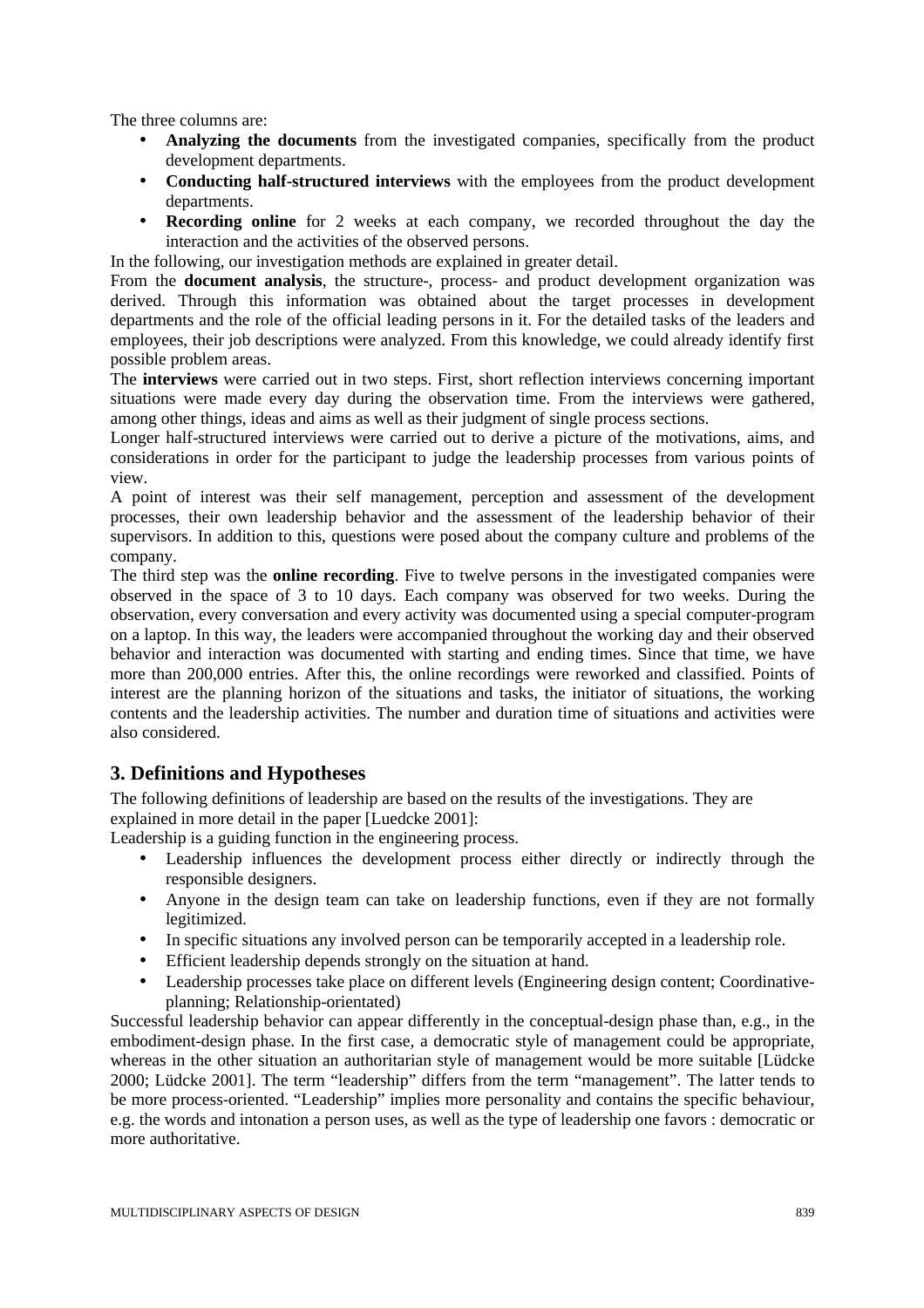The **organization influences** the leadership in four ways:

- a) Processes and competences are not clarified
- b) Processes and competences are unreasonably defined
- c) Processes and competences are not known
- d) Processes and competences are not realized

These facts are the reason for inefficient leadership and inefficient product development processes.

In case "a", e.g., scopes of action arise which are used individually.

In case "b", an organization exists, but the contents are not well defined, so that people have the wrong competences for their tasks.

Case "c" means that good processes are defined but the communication (verbal and optical) doesn't mediate or the mediation becomes so bad that employees and leaders do not know them.

In case "d", the defined processes are not realized, which can have several reasons. The employees do not accept the processes, or the processes do not fit the situations' demands. Another possibility is that the leading persons do not motivate their employees to do what the process definition describes.

### **4. Results**

The results discussed here are only organizationally specific. Many other results of our industrial investigations can not be presented in this paper.

The most important results are that the same general problems in all product development departments arise, in addition to other specific problems. Unexpectedly, the results show that very different kinds of companies often experience the same problems within their organization.

The general problems can be distinguished according to our hypotheses, in those which are caused by an **missing** organization, an **inefficient** organization, a **not knowing** organization and an organization which is **not realized** by the employees. In the following, some founded examples for each of the organizational problems and their consequences are explained.

Results of a **missing** organization, e.g. a missing project-management, were observed. In this company, it was not clear which tasks and competences the project leader and the assisting project leader have. Through this, the assisting project leaders do what they want to do and what they can do best. So they are involved most of the time with technical topics, because they are former engineers. Therefore, many problems in coordinating the divisional tasks were due to a lack in leading the mechanical designers.. The project leader was overtaxed to obtain an overview of his project. Throughout the interviews, it was ascertained that the project leader saw the problem that his/her assisting project leaders were dealing to little with the coordination. However, the assistants state that the project leader is concerned with coordination.

In other words, a missing rule which defines the competences and the tasks has the consequences that the project leader is dissatisfied with his/her assisting project leader(s), and that the project is not controlled and led as it should be.

An **inadequate** organization results when roles of process definition exist but are not practicable. To give an example, in company 3, it was observed that the task of an engineering designer required the involvement of other employees. So, he/she gives partial results to employees in his/her own department and other departments in the company. After this, the results of the other employees are necessary to go on with his/her major task, this is shown in the following figure.



**Figure 3. Inadequate process definition**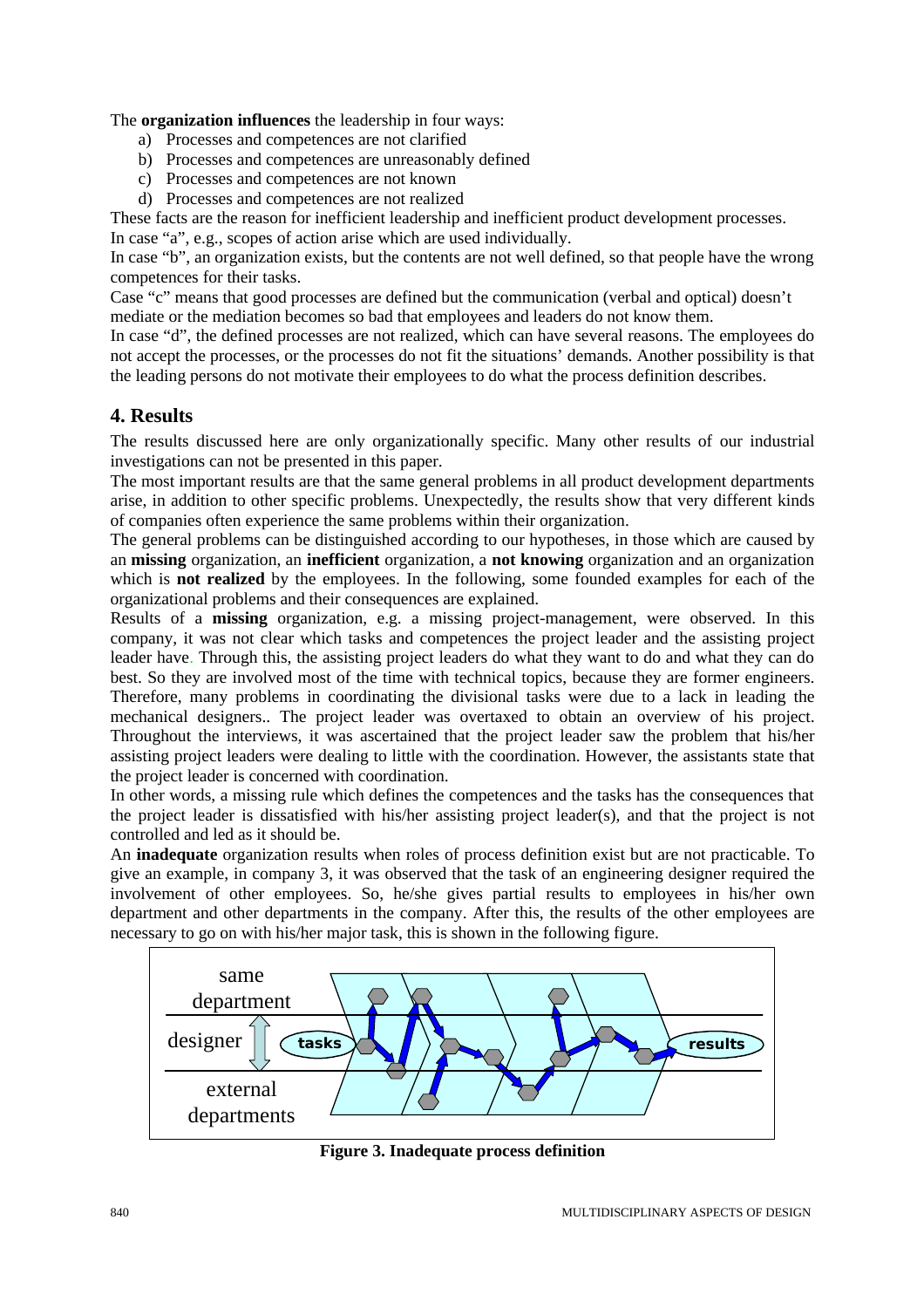The problem is that he/she has no formal authority to demand the results from his/her colleagues. Because the processes are interdependent [Eppinger 1994] this results in procrastination and disgruntlement on the part of the employees. Because the tasks were subject to deadlines, the project leader had often to depend on his/her superior to define the priority of the tasks for the other colleagues. In short, due to the defective organization, superfluous leadership situations are caused.

Another cause of unreasonable processes are impracticable process definitions which were the result of the use of the ISO or DIN standards in product development departments. That means processes are still defined, but through increased effort to handle this standard processes are going on as well as they did before process definition.

If processes and competences are well defined**,** but **unknown**, they have no effect. For example, in all investigated companies, the job description is so obsolete that the employees do not know what is demanded of them. It does not describe the current position of the employees.

Cases were also observed in which processes and competences are well known and defined, but they are **not realized**. The reason for this often lies in the motivation and capabilities of the employees and the leading people. On the one hand, the leaders know that they are not acting as the organization intended. On the other hand, it is obvious that a manager knows that action is required; he simply does not know the proper course of action to solve the intended process.

Thus, defined development processes, such as design reviews and danger analysis, were not performed by the employees. The interviews show that it is often time pressure or the lack of understanding of the importance which leads to disregard. The leading persons fail to communicate the importance of a step, or they do not motivate their employees enough. In other words, they do not call in the results of the defined processes.

All four problems, which are concerned with organization, influence the leadership. Trough this the leading persons are involved inefficient leadership situations. Missing, inefficient, not knowing and unrealized organization are the **causes for superfluous, not inquired and unnecessary leadership actions**.

The following are some of the most relevant problems of all the companies. It is interesting that these problems equally occur independent oft he industrial sector, the size of the companies, the specific organizational structure and course.

The project management is often not consequent enough with its methods. In some cases, the employees and leaders are not qualified as well as they should be. That is why it is so important that project management be more firm and thorough, in order to optimize the success parameter , cost, time and quality.

For the huge number of projects which are performed in industries, a multi-project management is often useful. However, it is often absent or not conscientiously applied, so that the tasks between the projects are not coordinated and supplied bottleneck can not be well balanced.

Insufficient planning at the beginning and throughout the course of the project and tasks were the reason for many problems. This results in uncoordinated tasks, time lags, double workload, and too much iteration. But the planning is not a single task, rather the continuous controlling planning and guidance is the condition for a project success. It was often observed that insufficient controlling of the project course, and as a result, an inefficient adaptation of the project plan, were normal.

Particularly, the job descriptions are insufficient. They are incomplete, impracticable or obsolete, which produces confusion as to which competences and tasks the leaders have and for which tasks they are responsible.

Meetings were identified as an important cause of inefficient processes, as well. The reasons for the inefficiency of meetings are the lack of knowledge of moderation methods and techniques. The results are discussions which are poorly structured, complex problems which are not visualized, and important decisions which go undocumented.

# **5. Summary and outlook**

The concept of leadership is closely bonded with the concept of organization: one defines and influences the other. The consequences and situations in which these problems arise are shown in this paper. Surely, it gives detailed concepts of project planning and organization concepts. However, the